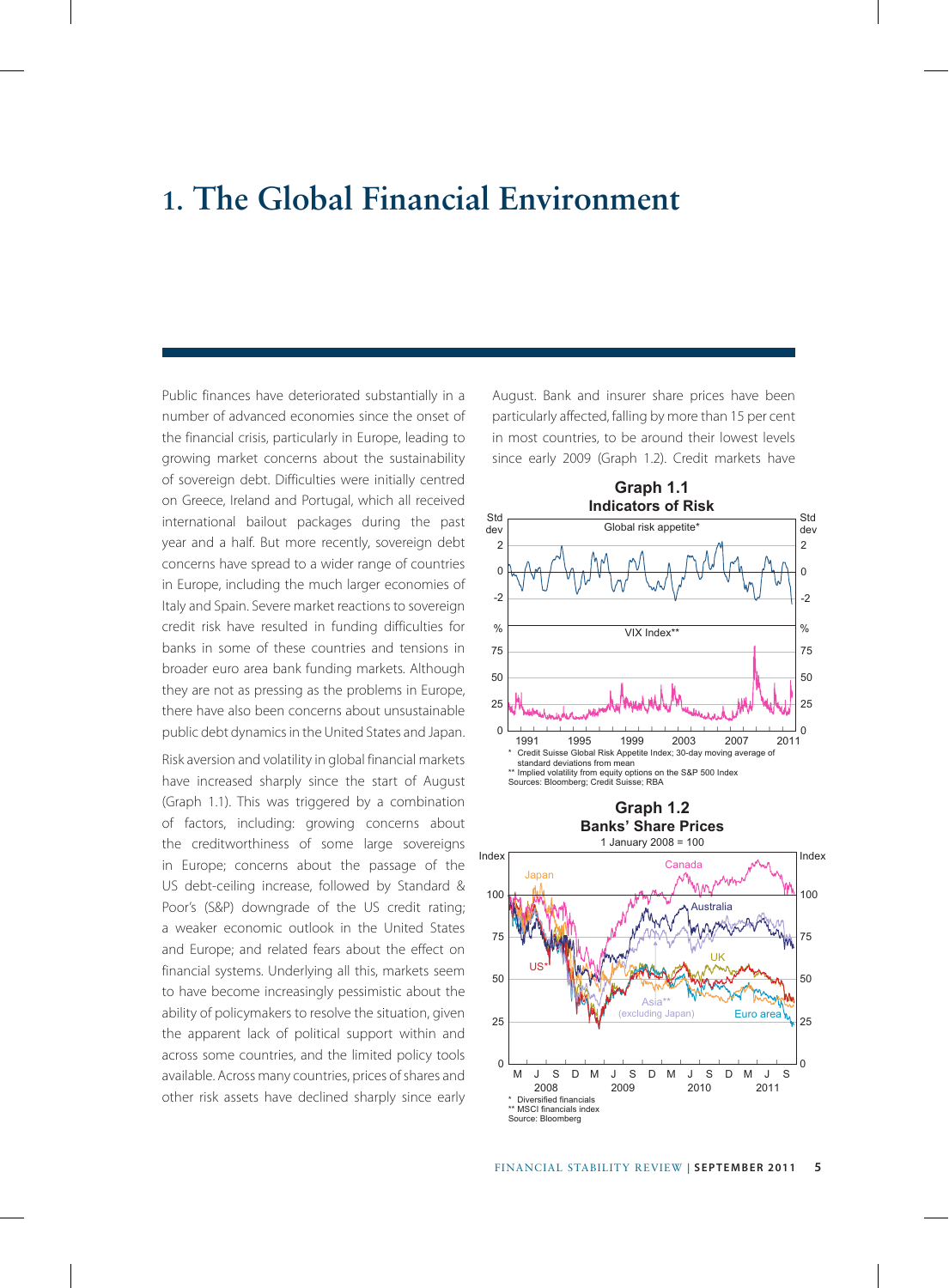also tightened globally, although conditions are still generally better than they were during the height of the crisis in 2008–09.

This current episode of risk aversion and volatility follows a number of periods of heightened market turbulence over the past couple of years. These periodic events indicate that financial market participants remain sensitive to bad news following the experience of 2008–09. While the latest bout of market uncertainty is not on the scale of 2008–09, it is unclear at this stage whether it will be another temporary episode or whether it is foreshadowing a more serious market dislocation.

Compared to the pre-crisis period, the large banks in the major advanced economies are better placed to withstand a period of renewed market stress. In particular, they have significantly strengthened their capital positions over the past few years and there is now less uncertainty about banks' exposures than there was during the crisis. Funding structures have also generally been improved, although some banks are still relatively reliant on short-term wholesale funding and are therefore susceptible to market strains. Most large banks have continued to post solid profits over recent periods. Even so, a further escalation in sovereign strains within Europe could adversely affect some large banks by increasing their funding costs and causing asset write-downs. Many of these banks are also vulnerable to a slowing in the pace of economic recovery because they still have an elevated level of non-performing loans, particularly property-related loans, and property markets are still weak in many advanced economies.

Banking systems in emerging Asia remain in much better shape than those in the major advanced economies. The profitability of large banks in the Asian region has been strong recently, supported by robust growth in deposits and lending. These banks are relatively well placed to cope with the current market strains: they are largely focused on strongly growing domestic markets and have little direct exposure to euro area sovereigns and banks. However, asset prices and credit have been growing strongly in a few Asian countries, so any unwinding

in asset markets there could expose credit quality problems.

Global reinsurers and general insurers have been dealing with a number of large catastrophe events in 2011. While these firms have experienced significantly lower profits as a result, they have maintained high capital buffers.

#### **Sovereign Debt Concerns**

Market concerns about the sustainability of some countries' sovereign debt positions in Europe intensified over the past six months. Portugal came under significant funding pressure during March and April, forcing it to request international financial assistance from the European Union (EU) and International Monetary Fund (IMF). A rescue package was announced in early May, making Portugal the third euro area country to receive a bailout after Greece and Ireland in 2010.

Greece also came under renewed market pressure during the past six months because of difficulties in meeting the terms of its 2010 bailout package. Concerns that it would be unable to re-enter debt markets in 2012 as previously assumed raised the prospect of a further funding shortfall. Protracted negotiations over another assistance package and demands for private-sector burden-sharing caused significant uncertainty in markets around the middle of the year. A second EU/IMF rescue package for Greece was eventually announced in July. It aims to improve Greece's long-term debt position by extending the maturities and reducing the interest rates on its new EU loans (these more generous loan terms will also be applied to Ireland and Portugal), and by providing funding to buy back debt from private investors. The revised program also envisages that part of the funding shortfall will be met from private investors rolling over debt and exchanging existing bonds for new bonds with longer maturities, with these measures expected to result in private investor losses on Greek sovereign debt of about 20 per cent on average. In addition, Greece agreed to implement tougher fiscal tightening measures and sell some state assets. Even with these measures,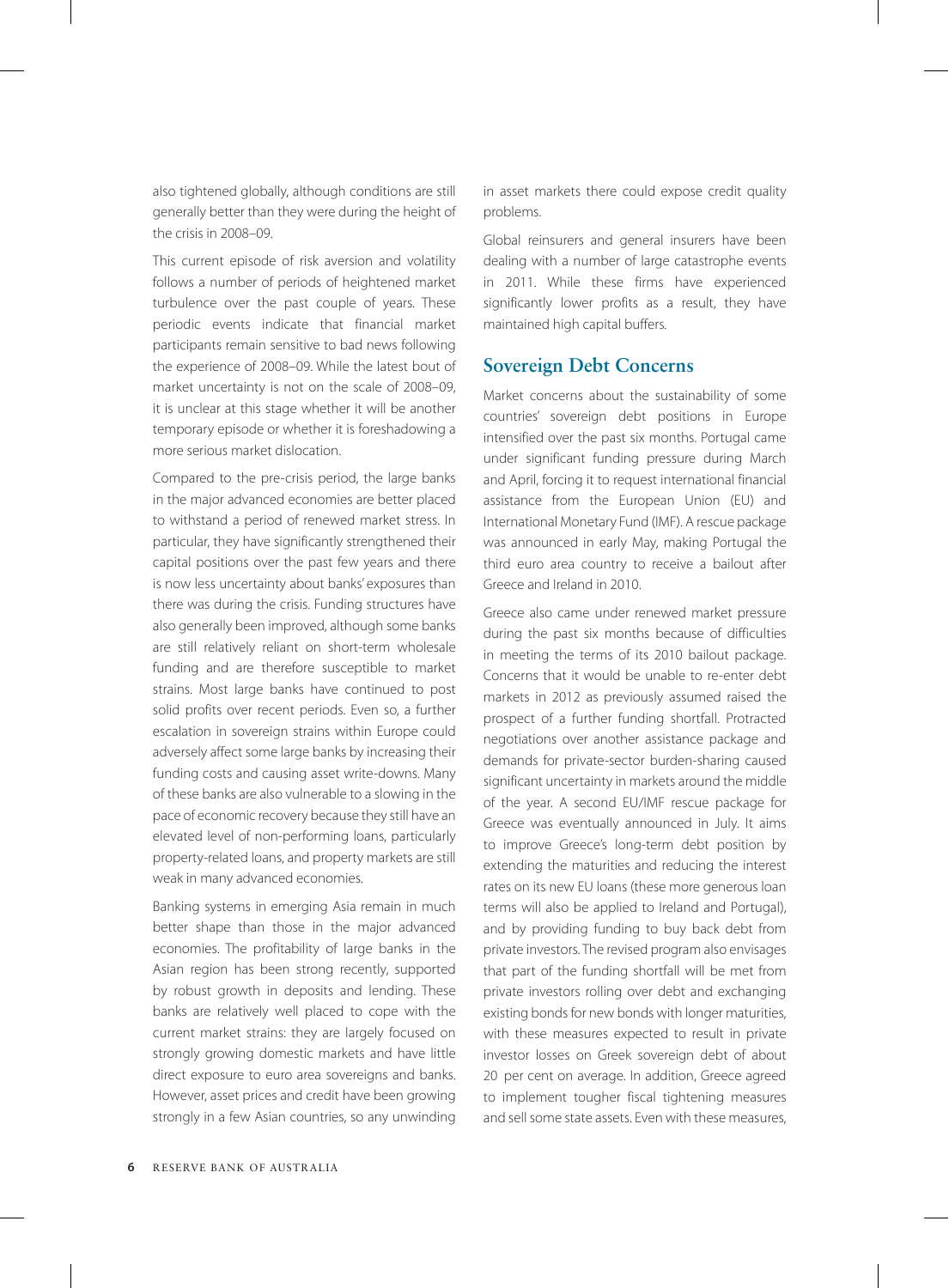the IMF is forecasting Greece's public debt-to-GDP ratio to continue to rise sharply in 2012 due to further fiscal deficits and weak economic conditions (Graph 1.3).

While the second assistance package for Greece is yet to be fully approved, deteriorating economic conditions mean the country has been struggling to meet the terms of its original bailout package. This has contributed to uncertainty about whether further tranches of financial assistance under the first package will be provided by the EU and IMF, which has been weighing on market sentiment in recent weeks. Associated with this, there has been increasing market speculation that Greece may default, and spreads on Greek government debt have risen sharply as a result (Graph 1.4). By contrast, market sentiment towards Ireland has improved over recent months, with 10-year Irish government bond yields declining by about 5½ percentage points since mid July. Underlying this, market participants seem increasingly confident that Ireland will meet the fiscal and banking reform targets set out in its 1 500 international assistance package.

More generally, to help support financial stability in the region, EU authorities have in recent months announced plans to expand the role of the European Financial Stability Facility (EFSF), and its replacement from mid 2013, the European Stability Mechanism (ESM), including by allowing them to purchase sovereign debt on secondary markets and finance bank recapitalisations. The effective lending capacity of the EFSF was also increased to €440 billion (about €50 billion is already allocated), or €500 billion in the case of the ESM. However, some market commentators continue to doubt whether these facilities would be sufficient to resolve funding difficulties for some large euro area sovereigns with high debt if they were to get into trouble. Indeed, concerns about sovereign debt sustainability in Italy and Spain escalated in July. Government bond yields in these countries rose briefly to their highest levels since at least the introduction of the euro in 1999. S&P downgraded Italy's credit rating from A+ to A





(with a negative outlook) in mid September, in part due to weaker economic growth prospects.

With the changes to the EFSF yet to be approved by national parliaments, the European Central Bank (ECB) resumed purchases of euro area government debt in secondary markets in August under its Securities Markets Program. Around €150 billion of sovereign debt has been purchased since the inception of this program, with recent purchases of about €80 billion believed to comprise mostly Italian and Spanish sovereign bonds. The yields on these countries' long-term bonds initially fell noticeably, but have subsequently risen again in association with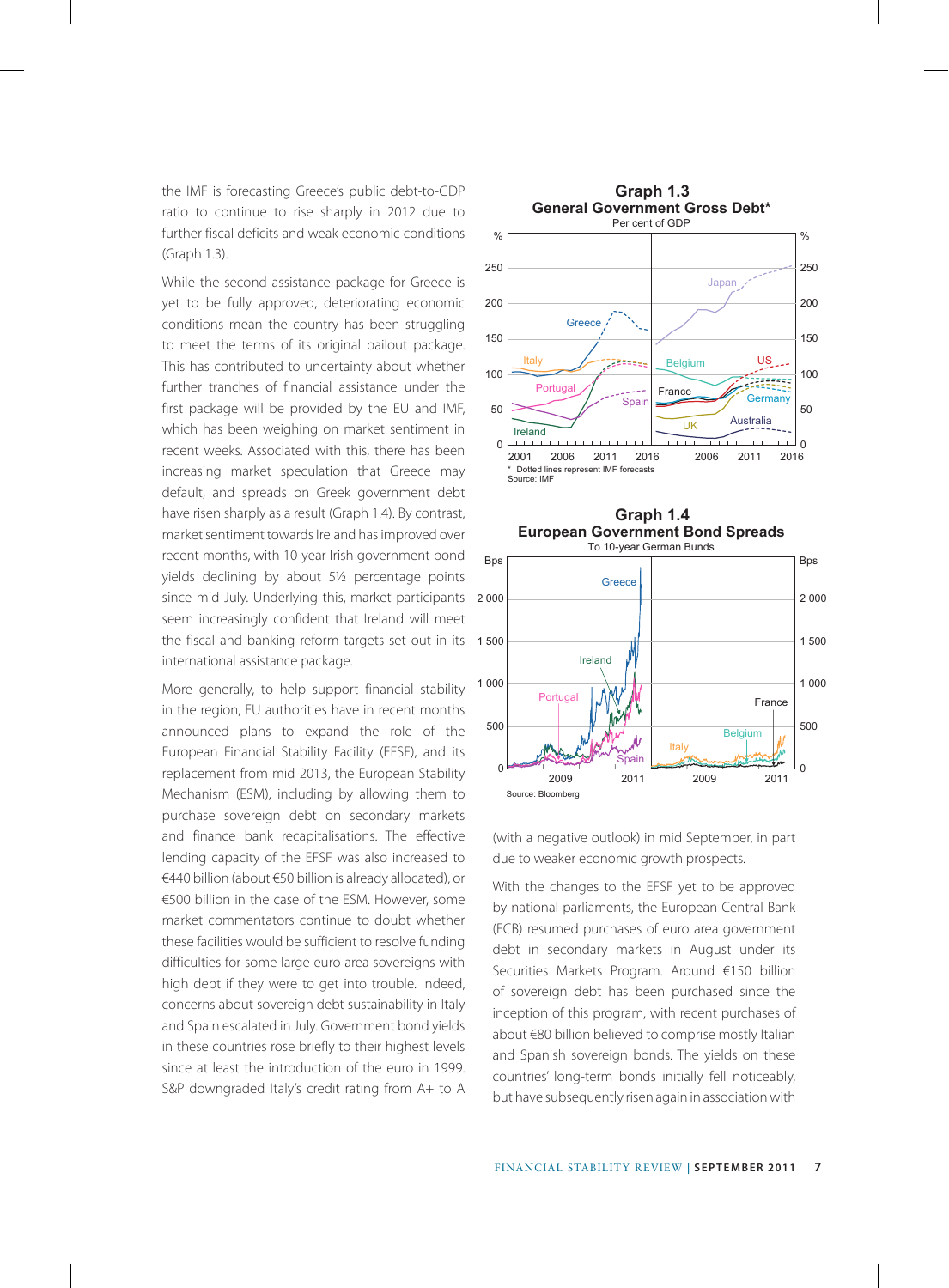fears over softening regional economic conditions and delays in the establishment of the second Greek rescue package.

Although not as pressing as the situation in the euro area, there have also been concerns about government debt sustainability in the United States and Japan. Government debt-to-GDP ratios are high in both of these countries, especially so in the case of Japan, and are projected by the IMF to continue to rise over the next four years at least (Graph 1.3). S&P downgraded the US credit rating from AAA to AA+ (with a negative outlook) in August based on its view that the US political system may be unable to reach agreement on the fiscal consolidation measures required to restore the United States to a sustainable fiscal path. S&P subsequently downgraded the credit ratings of a number of US agencies, banks and clearinghouses whose status is dependent on that of the sovereign. This contributed to the increased market turbulence in August. Japan's sovereign credit rating was also downgraded in August; Moody's reduced the rating one notch to the equivalent of AA-, bringing it into line with S&P's rating, which had been downgraded earlier in the year. Despite rating changes, long-term government bond yields in the United States and Japan have fallen since the start of August as risk aversion has grown.

The severe market reactions to the deteriorating sovereign debt positions have left governments with a difficult balancing act: credible fiscal consolidation plans are required to allay concerns about debt sustainability, yet tightening budget positions too much and too early may undermine economic recovery and thus fiscal positions. A further complication is that there is less scope for monetary policy in the affected countries to counterbalance any fiscal consolidation. The governments of a number of European countries have recently introduced some further short- and medium-term fiscal consolidation measures, but market participants are pressuring some of them to strengthen these plans.

# **The Impact of Sovereign Credit Risk on Bank Funding**

An increase in sovereign credit risk can adversely affect banks' balance sheets and funding in several ways. It can induce losses on banks' direct holdings of government debt; reduce the value of the collateral banks use to raise funding; and reduce the funding benefit banks receive from implicit and explicit government support.1 Accordingly, sovereign credit rating downgrades often lead to downgrades of those countries' domestic banks. Moreover, sovereign risk in one country can spill over to banks in other countries through a number of channels, including through banks' holdings of foreign sovereign debt, cross-border exposures to other banks and claims on non-financial entities in affected foreign countries. These kinds of inter-linkages have been particularly important within the euro area in recent months.

Concerns about sovereign risk in Greece, Ireland and Portugal have been contributing to difficult funding conditions for banks in these countries for some time, compounding the problems they were already facing from weak domestic economic conditions and property prices. As these countries' sovereign credit ratings have been progressively downgraded, many of their banks have also had their ratings downgraded (generally to below investment grade). Funding spreads for these banks have widened sharply, making it difficult for them to raise wholesale debt, and forcing them to rely more on central bank funding or other forms of official support. As at end July, central bank lending was equivalent to about 20 to 25 per cent of Greek and Irish banks' assets and around 8 per cent of Portuguese banks' assets.

Despite stronger competition for deposits, banks in some of these countries have also experienced substantial deposit outflows. Greek banks' domestic private sector deposits have declined by about one-fifth since the end of 2009, with reports that

<sup>1</sup> Committee on the Global Financial System (2011), 'The Impact of Sovereign Credit Risk on Bank Funding Conditions', CGFS Papers, No 43, July.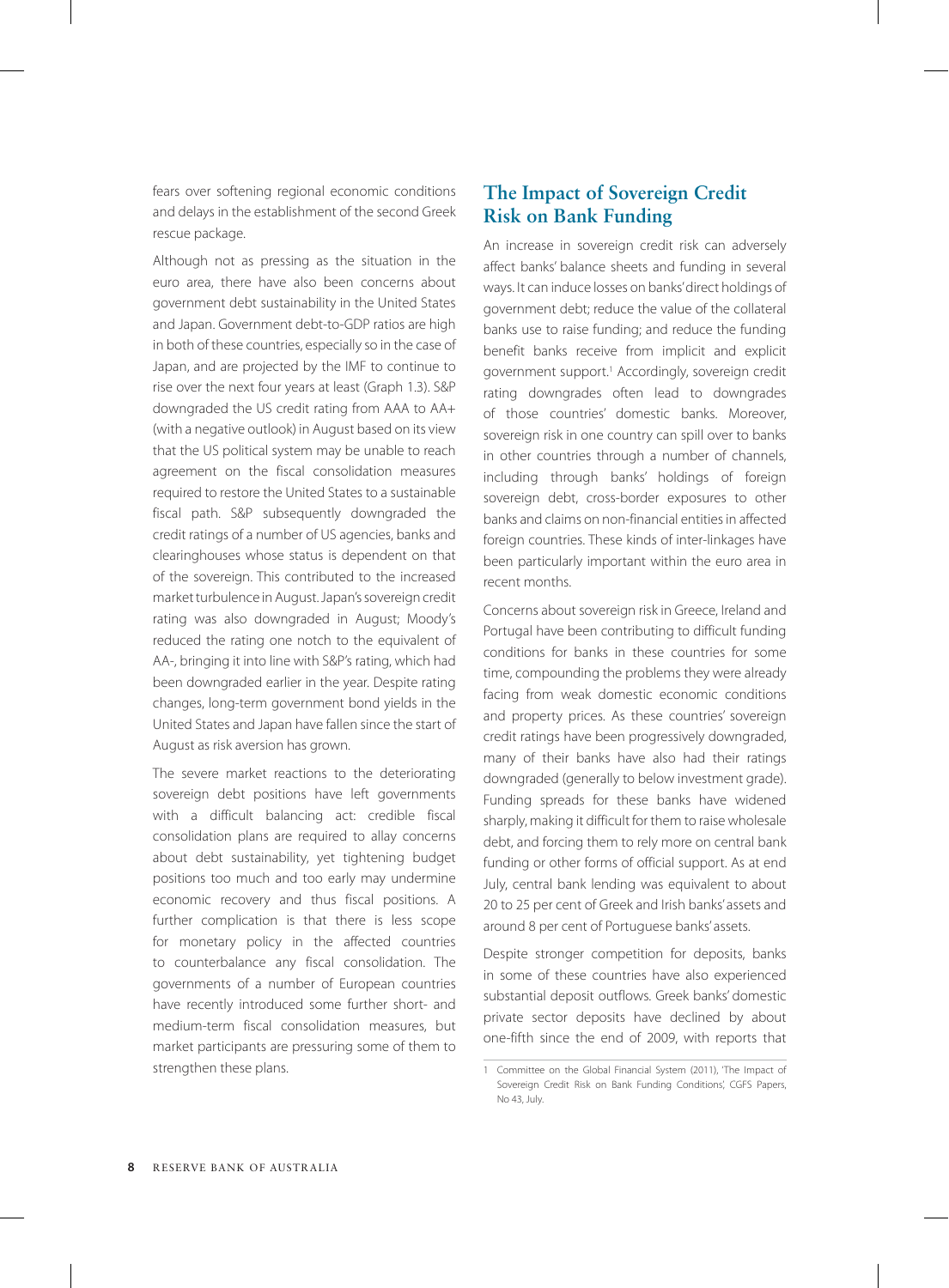depositors have been shifting money to other countries on concerns about possible devaluation in the event that Greece abandons the euro (Graph 1.5). Irish banks have also experienced significant deposit outflows, especially of nonresidents' deposits, which have declined by more than 25 per cent since mid 2010, compared with a 7 per cent fall in residents' deposits. By contrast, deposits in Portuguese and Spanish banks have generally held up over the past year.





Italian banks, which have significant exposures to the Italian sovereign, have also come under greater funding pressure in recent months as sovereign debt concerns have spread to Italy. Their borrowing from the ECB has increased substantially since June, from €40 billion to €85 billion, equivalent to about 2 per cent of their assets. Spanish banks have also increased their borrowing from the ECB over the past couple of months. Compared with Greece, Ireland and Portugal, increases in sovereign risk in Italy and Spain have the potential for much larger regional repercussions given the greater amount of their debt on issue and its wider distribution within the euro area. Excluding domestic banks, net exposures of European banks to Italian sovereign debt are equivalent to around 13 per cent of these banks' aggregate core Tier 1 capital, compared with 4 per cent for Spanish sovereign debt, and 6 per cent for Greek, Irish and Portuguese sovereign debt combined (Graph 1.6).

As sovereign risk has spread to a broader range of countries, investors have become increasingly concerned about the exposures of some of the larger European banking systems to banks and sovereigns of the affected countries (Table 1.1). Many large European banks are also exposed through their direct lending to households and businesses in these countries, the performance of which would be expected to deteriorate if sovereign or banking strains exacerbated the weakness in local economic conditions. Reflecting these significant cross-border exposures, CDS premia for banks in France and Germany have recently widened and their share prices have fallen sharply (Graph 1.7). Moody's downgraded the credit rating of a large French bank in mid September because of its significant exposure to Greece.



# **Graph 1.6**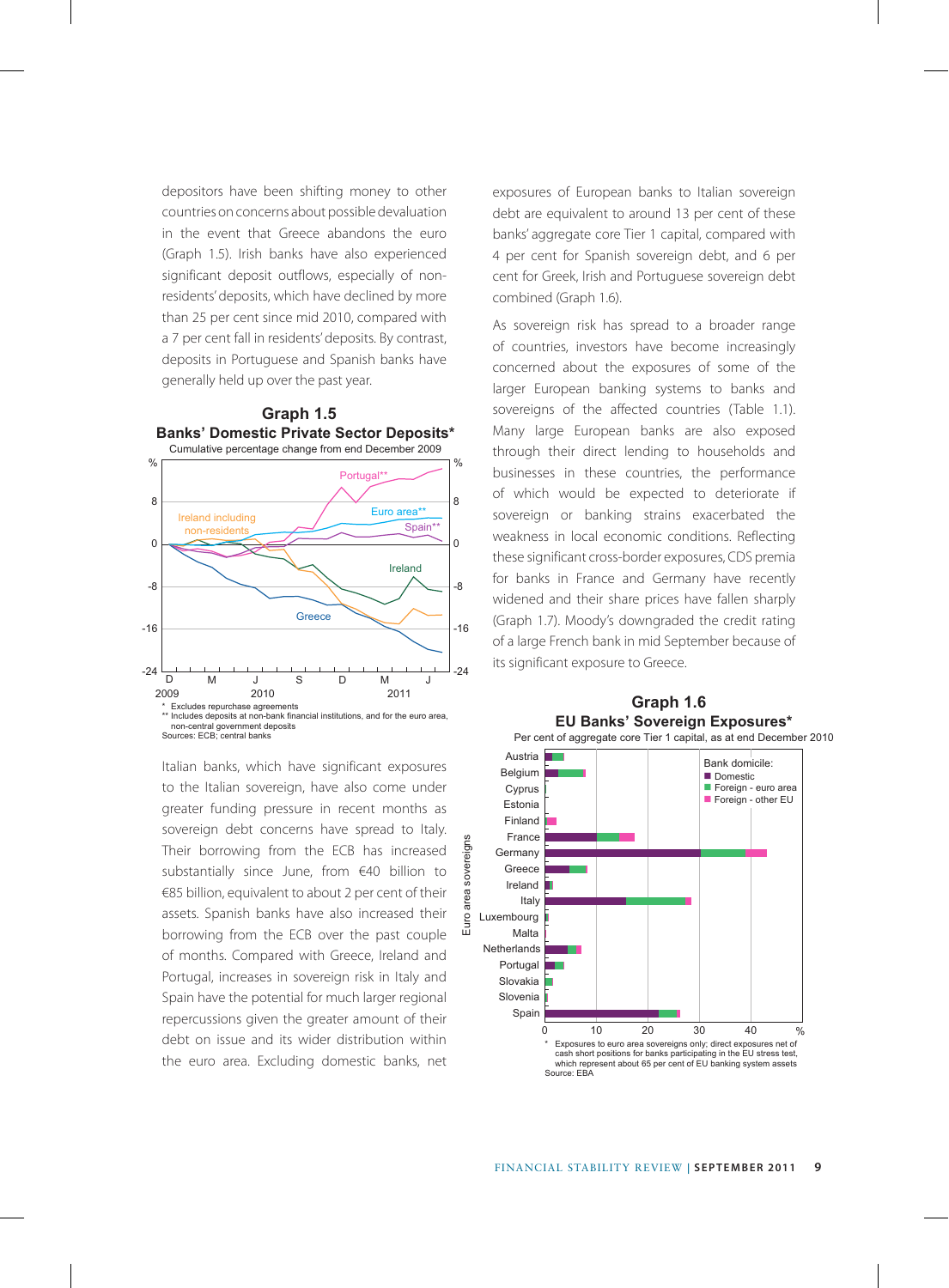# **Table 1.1: Foreign Bank Claims on Euro Area Countries(a)**

| <b>Reporting banks</b><br>(by headquarter<br>location) | Greece | <b>Ireland</b> | <b>Italy</b> | Portugal |     | Spain Subtotal | <b>Total</b><br>euro area |
|--------------------------------------------------------|--------|----------------|--------------|----------|-----|----------------|---------------------------|
| Euro area banks                                        | 0.2    | 0.5            | 1.6          | 0.4      | 1.1 | 3.9            | 10.5                      |
| of which:                                              |        |                |              |          |     |                |                           |
| Belgian                                                | 0.1    | 1.7            | 1.6          | 0.2      | 1.4 | 5.1            | 12.9                      |
| Dutch                                                  | 0.2    | 0.6            | 1.5          | 0.2      | 2.4 | 4.9            | 18.2                      |
| French                                                 | 0.5    | 0.3            | 3.8          | 0.3      | 1.3 | 6.2            | 13.2                      |
| German                                                 | 0.2    | 1.0            | 1.5          | 0.3      | 1.6 | 4.6            | 10.9                      |
| Italian                                                | 0.1    | 0.3            | -            | 0.1      | 0.6 | 1.0            | 10.6                      |
| Portuguese                                             | 1.3    | 0.7            | 0.4          |          | 3.5 | 5.9            | 9.5                       |
| Spanish                                                | 0.0    | 0.2            | 0.7          | 1.8      | -   | 2.8            | 5.4                       |
| Swiss banks                                            | 0.1    | 0.5            | 0.7          | 0.1      | 0.8 | 2.2            | 12.6                      |
| UK banks                                               | 0.1    | 1.2            | 0.6          | 0.2      | 0.9 | 3.1            | 9.3                       |
| U.S banks                                              | 0.1    | 0.3            | 0.3          | 0.0      | 0.3 | 1.0            | 5.1                       |
| Japanese banks                                         | 0.0    | 0.2            | 0.4          | 0.0      | 0.2 | 0.9            | 4.4                       |
| Australian banks                                       |        | 0.2            | 0.1          |          | 0.1 | 0.3            | 1.8                       |

Ultimate risk basis, as at 31 March 2011, per cent of lending country's total bank assets<sup>(b)</sup>

(a) Based on 24 countries reporting to the BIS

(b) Monetary financial institutions' assets used as a proxy for total bank assets for countries in the euro area and the United Kingdom Sources: BIS; RBA; Thomson Reuters; central banks



Concerns about banks' exposures within the euro area have contributed to a tightening of credit markets in recent months, although conditions remain better than in 2008–09. In money markets, the spread between 3-month interbank lending rates (Euribor) and expected overnight rates has risen by more than 45 basis points since the start of August, to the highest level since early 2009 (Graph 1.8). US dollar funding pressures have also emerged as access to US commercial paper and deposit markets have been curtailed. US money market funds, which are significant providers of short-term US dollar funding to European banks, have experienced sizeable investor outflows in recent months. While these money market funds had already all but stopped their lending to banks in Greece, Ireland, Italy, Portugal and Spain, they have recently also been reducing and shortening their exposures to banks in other euro area countries. In response, the ECB and four other major central banks recently announced co-ordinated 3-month US dollar liquidity operations on specific dates later this year. These operations are in addition to the seven-day US dollar liquidity facilities already offered by the ECB and the Bank of England.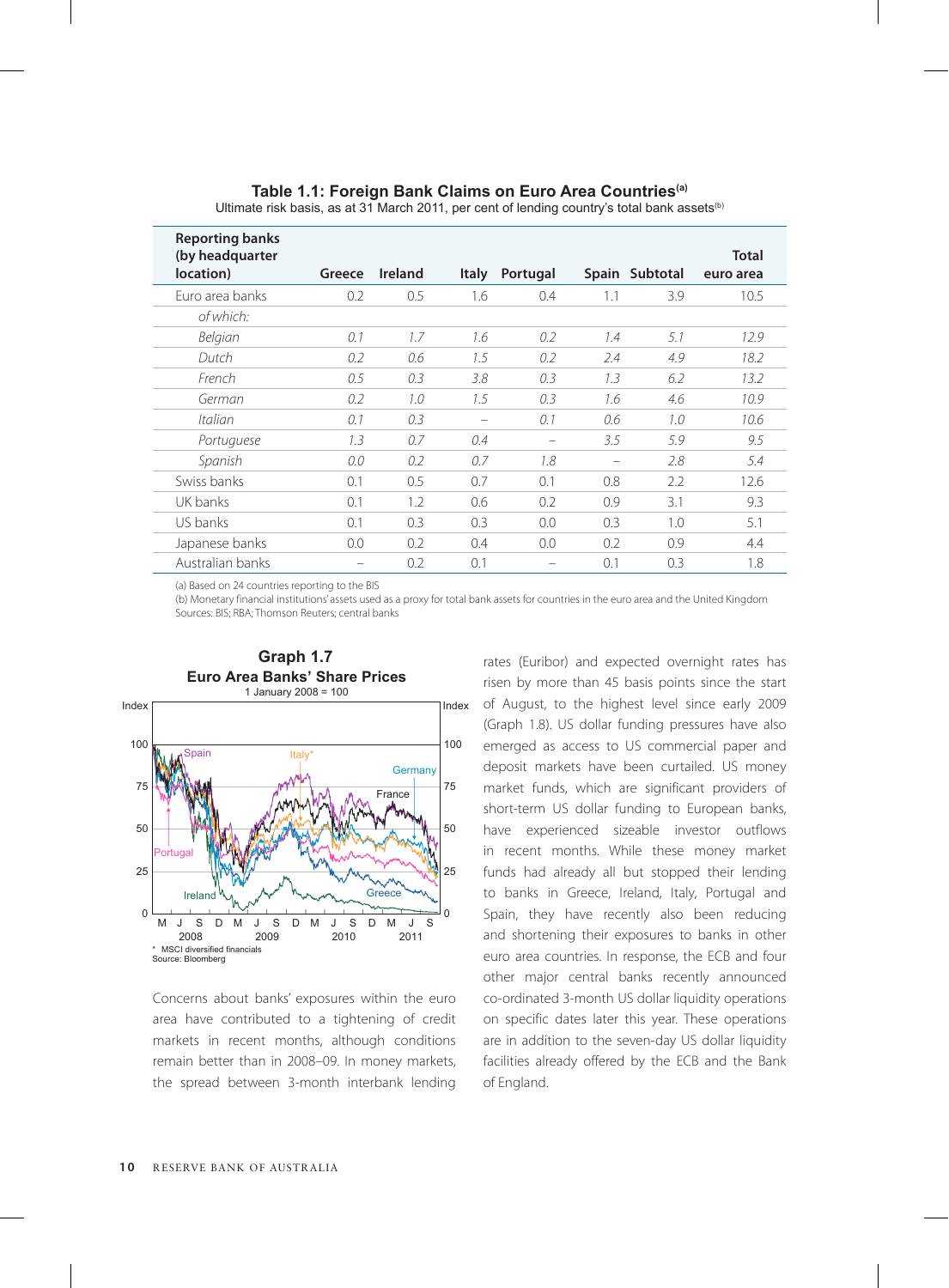

Spreads on longer-term bank debt in the euro area have now increased to above the levels seen in mid 2010, although for higher-rated unsecured bonds and covered bonds these increases are entirely due to lower benchmark sovereign yields (Graph 1.9). Consistent with this shift in credit market conditions, bond issuance by euro area banks has slowed in recent months (Graph 1.10). However, issuance (other than by Greek, Irish and Portuguese banks) had been strong earlier this year, suggesting that some banks may not need to access term debt markets in the near future. The larger European banks have also bolstered their liquidity positions since the crisis. Even so, many of them are still relatively reliant on wholesale funding, including short-term US dollar funding. There is a risk, therefore, that if the sovereign debt problems in Europe were to deepen or become more protracted, these larger European banks could encounter more severe funding strains, which could then propagate stresses more broadly in the global financial system.

While heightened risk aversion associated with the sovereign debt problems in Europe has resulted in a sharp increase in global market volatility over the past couple of months, bank funding markets outside the euro area have so far been less affected. Short-term interbank spreads have increased by much less in the United States and United Kingdom this year than in the euro area. Bank bond spreads





have widened across a number of markets, although the increases for lower-rated issuers have been less than in the euro area. Large banks in the United States and United Kingdom have significantly increased the share of their funding from deposits over the past few years, which should make them more resilient to stresses in wholesale funding markets.

#### **Bank Capital**

Bank capital positions have been strengthened substantially since the 2008 crisis, increasing the resilience of the major banking systems, and in principle helping them to cope with a renewed period of market stress. Progress in improving bank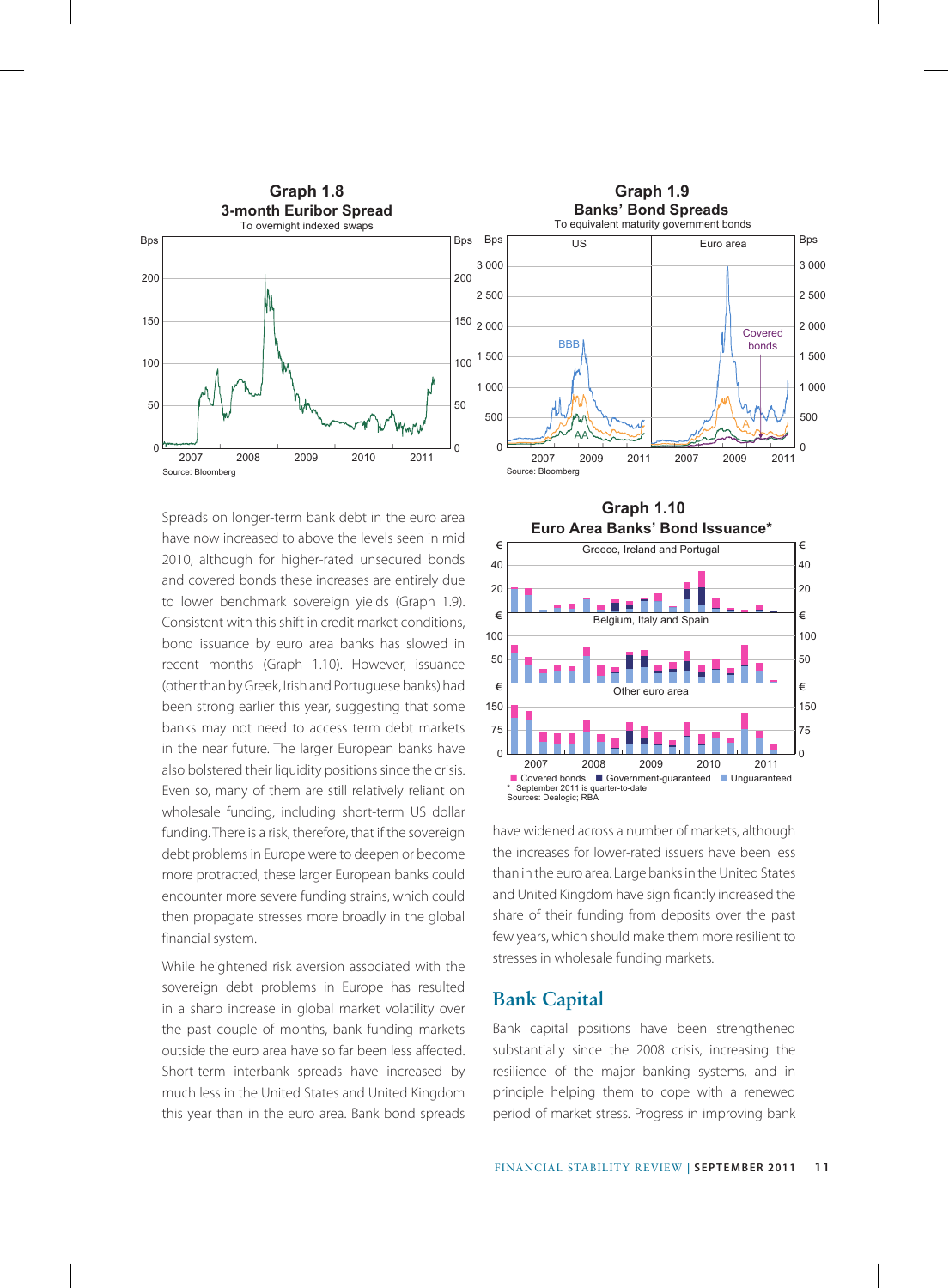capital positions has tended to be slower in the euro area than in other regions over the past few years, although recently there has been a more concerted effort to raise additional capital.

Bank supervisors in a number of the troubled euro area countries have recently raised the minimum core Tier 1 capital requirements for their banks, to levels above the future Basel III requirements, and with a shorter timetable for adherence (Table 1.2). This has forced some banks in these countries to raise capital, either privately or from the government, including from funds set aside in international financial assistance programs. The aim of these measures is to shore up market confidence in banks' solvency given the weak domestic economies and their sizeable exposures to domestic sovereign debt.

More generally, the recently completed EU-wide bank stress test has provided some impetus for improving bank capitalisation in the region. The results of the stress test, published by the European Banking Authority (EBA) in July, included detailed information on the capital positions of 90 EU banks (representing about 65 per cent of EU banking system assets). Capital raisings and other measures affecting bank capital positions (such as mandatory restructuring plans) were required to be publicly announced and committed to by end April if they were to be included in capital for the purposes of the test. In aggregate, participating banks undertook €50 billion in approved capital measures in the first four months of 2011, adding 0.4 percentage points to their aggregate end 2010 core Tier 1 capital ratio of 8.9 per cent.

The EU stress test found that the majority of participating banks maintained reasonable capital buffers under a two-year stress scenario for the macroeconomy and financial markets. Eight relatively small banks failed to meet the benchmark 5 per cent core Tier 1 capital ratio under the stress scenario (see 'Box A: European Bank Stress Tests'). Nearly all of these banks were from countries where bank supervisors have already raised the minimum core Tier 1 capital requirement.

Detailed information on participating banks' sovereign and other exposures to individual EU countries were disclosed in conjunction with the EU stress test results. This enhanced transparency should mean there is less uncertainty about EU banks' problem exposures than there was during the 2008 crisis, along with the fact that these exposures are less complex than the structured securities that triggered the crisis. While this transparency should help limit any contagion effects, market participants seem increasingly concerned about the creditworthiness of some EU banks' exposures to euro area countries where the economic outlook has deteriorated noticeably since the EU stress test was conducted. This, in turn, has raised questions

|                                                            | Minimum requirement               | Supervisory deadline  |
|------------------------------------------------------------|-----------------------------------|-----------------------|
|                                                            | Per cent of risk-weighted assets  |                       |
| Cyprus                                                     | 8                                 | <b>July 2011</b>      |
| Greece                                                     | 10                                | January 2012          |
| Ireland                                                    | $10\frac{1}{2}$                   | March 2011            |
| Portugal                                                   | 9 and 10                          | Fnd 2011 and end 2012 |
| Spain                                                      | $8$ or $10^{(a)}$                 | September 2011        |
| Memo items:                                                |                                   |                       |
| Basel III common equity Tier 1                             | $3\frac{1}{2}$ and $4\frac{1}{2}$ | January 2013 and 2015 |
| Basel III common equity Tier 1<br>plus conservation buffer |                                   | January 2019          |

**Table 1.2: Core Tier 1 Capital Ratios for Banks in Selected Euro Area Countries**

(a) Minimum requirement is 10 per cent for those banks which are not listed or are more reliant on wholesale funding Sources: BCBS; national authorities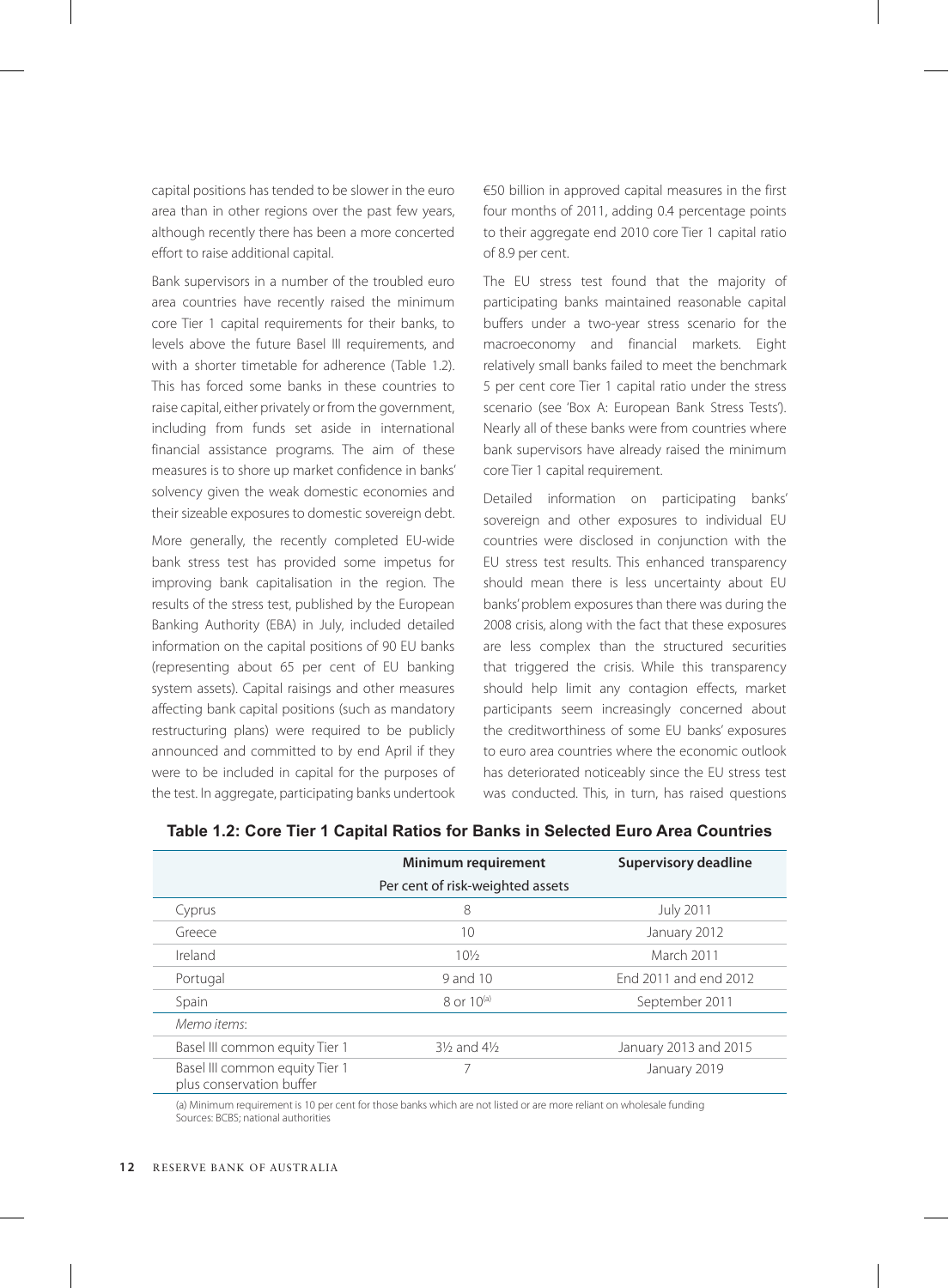about the adequacy of these banks' capital and funding positions.

Outside the euro area, bank capital positions have been strengthened further in most other major banking systems during the past year. Recent increases in Tier 1 capital ratios for banks in the United States, United Kingdom, Japan and Canada have generally been smaller than in the euro area, but this mainly reflects that these banks bolstered their capital positions to higher levels in 2009 and 2010 (Graph 1.11). Unlike in the euro area, most of these banks have recently been accumulating capital largely through retaining earnings rather than raising new equity. Internal capital generation for the large US and UK banks has been aided by dividend payout ratios that are still below pre-crisis levels. Capital ratios have also been supported by slow growth in risk-weighted assets, in line with subdued credit growth.





### **Bank Profitability**

The large banks in the major advanced countries generally continued to report profits in the first half of 2011, although results were quite mixed across institutions, and overall profit levels and returns on equity remained subdued compared to the pre-crisis period (Graph 1.12). Whereas declining



loan-loss provisions had supported banks' profit growth in 2010, provisions have fallen more modestly or been stable in recent periods. Trading income has tended to be volatile, reflecting shifts in market conditions, but was generally weaker for most large banks in the first half of 2011 than a year earlier. With net interest margins broadly steady, weak credit growth across the major banking systems has meant that growth in net interest income remains subdued.

Ongoing weak credit growth has been associated with continued weakness in property markets and hesitant economic growth in the major economies. The level of household credit (which mainly comprises housing credit) is still falling in the United States, and while household credit growth has recovered over the past year or so in the euro area, recent outcomes have been softer (Graph 1.13). Business credit has been even weaker and is still falling in the United Kingdom and the United States, although the rate of contraction is less than in 2009 and early 2010. Loan officer surveys generally indicate that demand for credit remains subdued. This is particularly the case for households, consistent with weak housing market conditions, high debt burdens and high unemployment.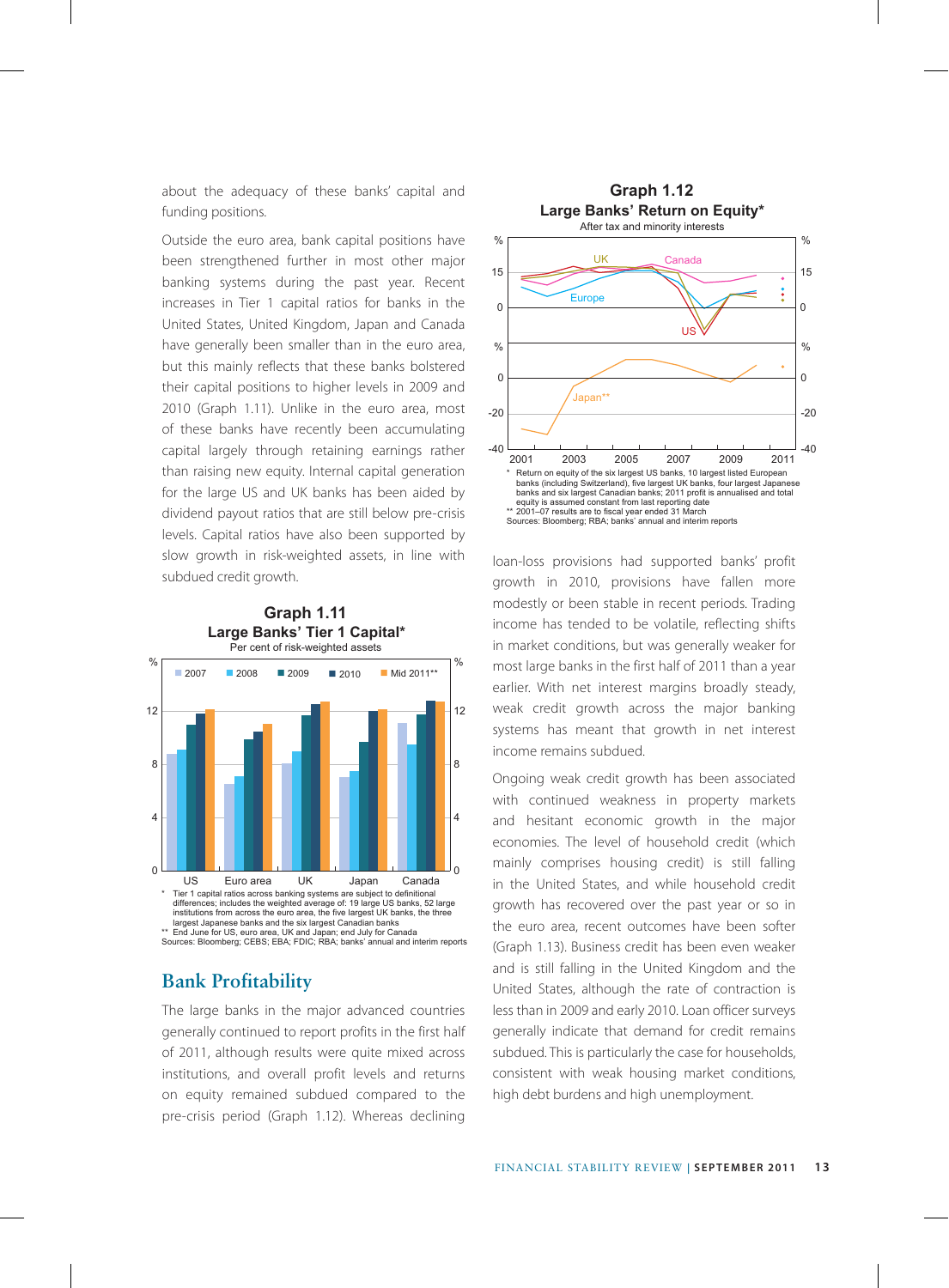

Aggregate profits of the six largest banking groups in the United States (representing around onehalf of US banking system assets) were held down in the first half of 2011 by a large second-quarter loss at Bank of America. Bank of America's loss was mainly due to expenses related to buybacks of poorly underwritten mortgages and related legal costs. Profits of the remaining five large US banks were around 8 per cent higher than the year before, supported by further modest declines in loanloss provisions. Some US banks are still facing the prospect of further large expenses related to the resolution of previous poor mortgage practices. Across all US Federal Deposit Insurance Corporation (FDIC) insured institutions, profits in the first half of 2011 were much higher than a year earlier, with results for smaller institutions improving noticeably.

In Europe, aggregate profits of the 10 largest banking groups (including two Swiss banks) were around 7 per cent lower over the year to the first half of 2011, in part reflecting difficult trading conditions for some banks related to the sovereign debt problems in Europe. Some large euro area and UK banks have also had to set aside significant provisions for expected losses on Greek sovereign debt held in their banking books. More recently, the Swiss bank UBS revealed estimated losses of around US\$2.3 billion incurred following unauthorised trading; these losses will affect its profits for the second half of 2011. Profits of the large UK banks were mixed in the first half of 2011: those with significant exposures to emerging markets recorded growth in profits, while others continued to record losses, mainly due to substantial compensation payments to customers who were previously mis-sold loan payment protection insurance. For the large Japanese banks, profits in the first half of 2011 were about 4 per cent lower than a year earlier, although they were little affected by the earthquake and tsunami in March. The largest Canadian banks generally continued to post solid results in the latest half year, although one bank recorded a large fall in profits due to a loss on the sale of its US banking business.

The difficult macro-financial environment in the major economies continues to cloud the outlook for bank profitability. In the near term, the renewed market turmoil may result in some losses in banks' trading books and may adversely affect their investment banking revenues. Profits would be more severely affected if the sovereign debt problems in Europe were to escalate further, resulting in higher funding costs and more asset write-downs. Investors appear to be pessimistic about banks' future profitability, with the market valuation of many large banks in the euro area, the United Kingdom and the United States falling below the book valuation reported in their financial statements (Graph 1.14).



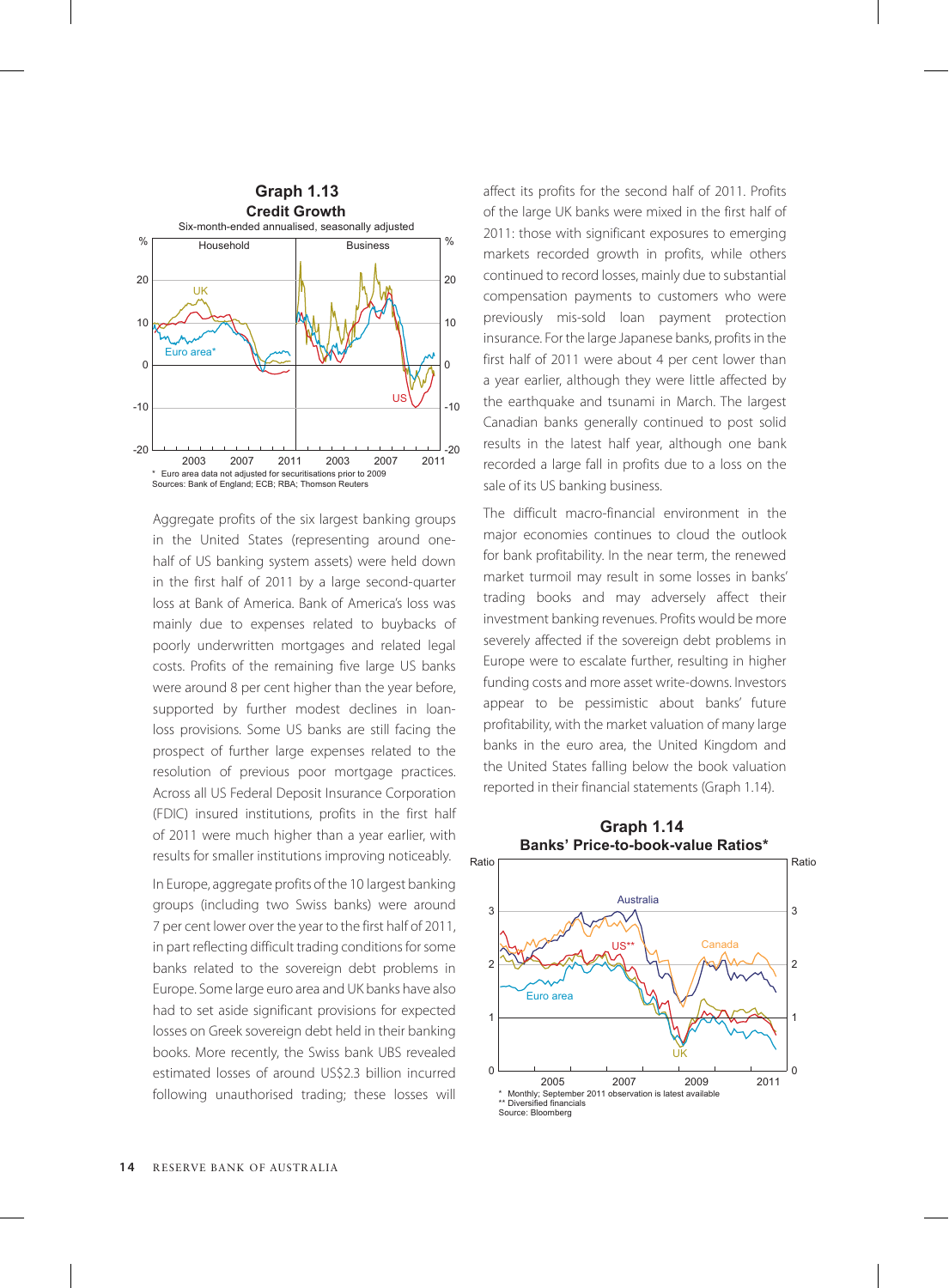Property-related exposures remain another key vulnerability for banks in the major advanced countries. In the United States, non-performing loan ratios for both commercial and residential property remain around their historical highs, despite small declines since early 2010 (Graph 1.15). Troubled property exposures, particularly commercial real estate loans, continue to contribute to failures among smaller banks in the United States. Over the year to date, there have been 71 failures of FDICinsured institutions in the United States; although this number represents only about 1 per cent of all US FDIC-insured institutions, more than 10 per cent of institutions are still considered vulnerable by the FDIC, a slightly larger proportion than the 1990 peak. In Europe, non-performing loans have continued to increase for many banks that have significant exposures to depressed property development markets. The available nationwide data indicate that bank non-performing loan ratios have increased further in Ireland and Spain over the past year.

Improved performance of these exposures would require a durable recovery in economic and property market conditions. Many commercial and residential property exposures are likely to be in negative equity, as property prices remain well below their peaks in most countries (Graph 1.16). Commercial and residential property prices continued to fall in the United States over the past year, as well as in a number of European countries, including Ireland and Spain – two countries that have experienced particularly large booms and busts in property development. Authorities in some jurisdictions have been concerned about forbearance of property (and other) loans by banks, such as by extending loan maturities or converting loans to interest-only terms. These actions help borrowers cope with temporary periods of financial distress and avoid the need for banks to sell assets into already depressed markets. However, they could leave banks under-provisioned if economic and financial conditions turn out weaker than expected. The slowing in economic activity in







some of these countries since mid year suggests an increasing likelihood that this risk will be realised.

Over the longer term, it is likely that banks and the investor community will need to lower their return expectations. Many banks need to continue to increase their common equity positions to meet the Basel III requirements, and in some cases, the extra capital buffers that the Financial Stability Board and Basel Committee on Banking Supervision have proposed to apply to global systemically important banks (see the 'Developments in the Financial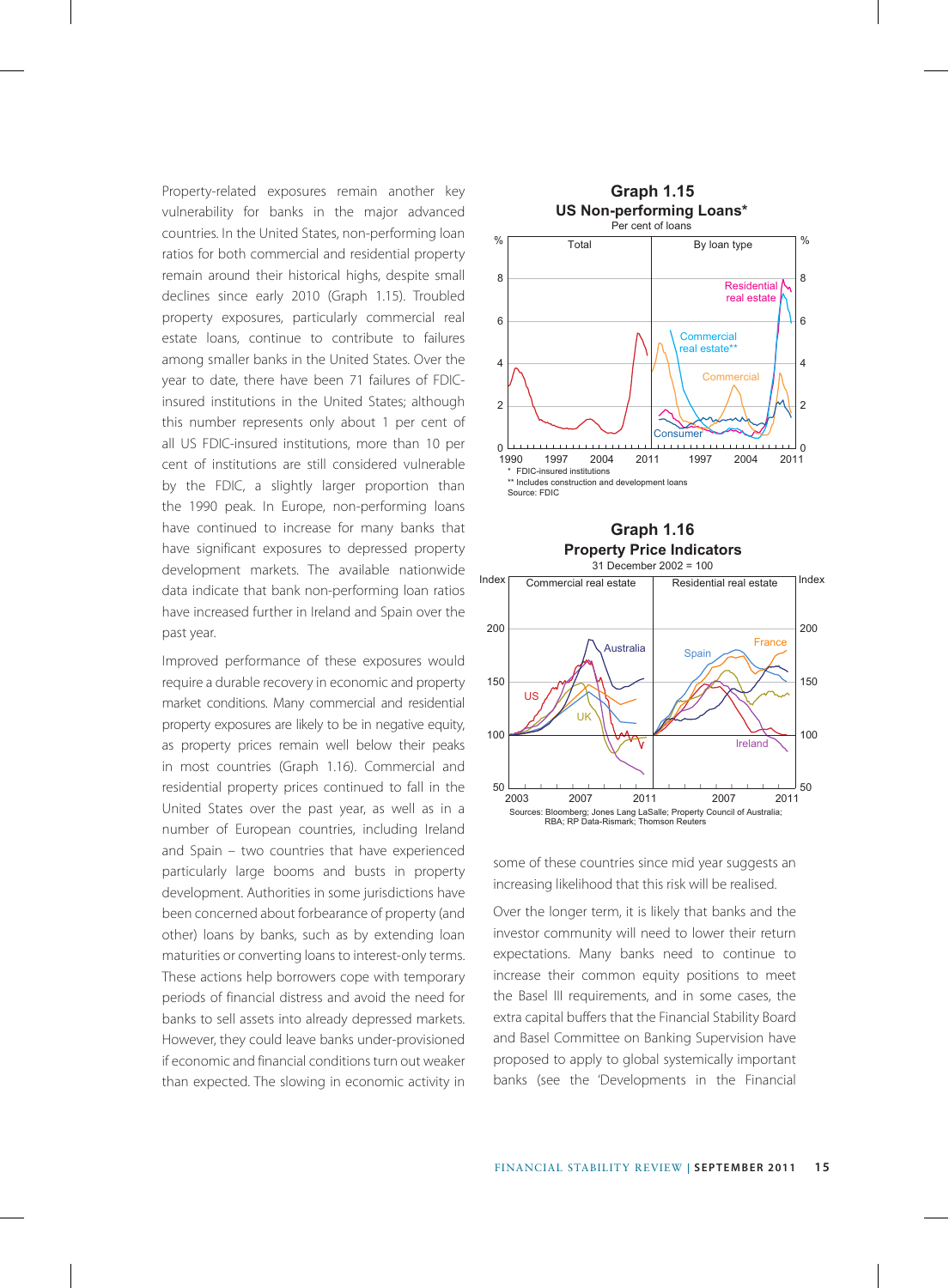System Architecture' chapter). While this should make them more resilient, it means their returns over the medium term are likely to be lower than before the crisis. Capital positions will need to be built up partly via banks preserving a higher share of internally generated revenue than in the pre-crisis period – for example, by lowering dividend payout ratios or reducing the share of revenue paid to employees. But the task of revenue generation will also be challenged by a regulatory and supervisory framework that will, appropriately, limit bank risktaking compared to the recent past. Although some large banks have lowered their target returns below the rates seen in the few years before the crisis, in many cases these targets remain high when compared with returns achieved over a longer period. If banks and their investors continue to target unrealistic returns, then they may take on risks that could ultimately sow the seeds for future financial distress.

#### **Banking Systems in Emerging Asia**

Banking systems in the emerging Asian region remain in much better shape than many of those in the major advanced economies. While Asian banks were not completely immune from the global financial and economic strains during the crisis, their focus on strongly growing domestic banking markets and their relatively low reliance on offshore wholesale funding sources partly insulated them. They largely avoided building up portfolios of the types of structured securities that banks in the North Atlantic region have had to write down. As such, with a few exceptions, banks in the Asian region did not require public sector capital support. Given their domestic focus, Asian banks are well placed to cope with the current market stresses stemming from the sovereign debt problems in Europe, because they have little direct exposures to euro area sovereigns or banks. However, spillovers to Asian economies and their banking systems may occur if some large European banks are forced to reduce their exposures in Asia.

The profitability of the large Asian banks has generally remained strong in 2010 and early 2011, with after-tax returns on equity ranging from about 10 to 25 per cent, around the rates seen in the years leading up to the financial crisis. This compares with lower post-crisis average returns of around 5 to 10 per cent for large banks in the United States, United Kingdom, and the euro area. Asian banks' profitability has been supported by robust growth in deposits and lending amid strong economic conditions and high domestic saving rates.

Real interest rates in some fast-growing Asian economies have remained low or negative for some time, despite gradual policy tightening. Credit has therefore expanded at a strong pace over recent years, contributing to significant rises in asset prices in a few countries. Residential property prices in Hong Kong, Taiwan, Singapore and some large cities in China have increased considerably (Graph 1.17). If property prices were to unwind, credit quality could decline. Banks' exposures to property development companies would be most problematic in such a scenario: lending standards for residential mortgages tend to be relatively conservative and have been tightened by supervisors in some countries in recent years. Regulatory impositions for mortgages have

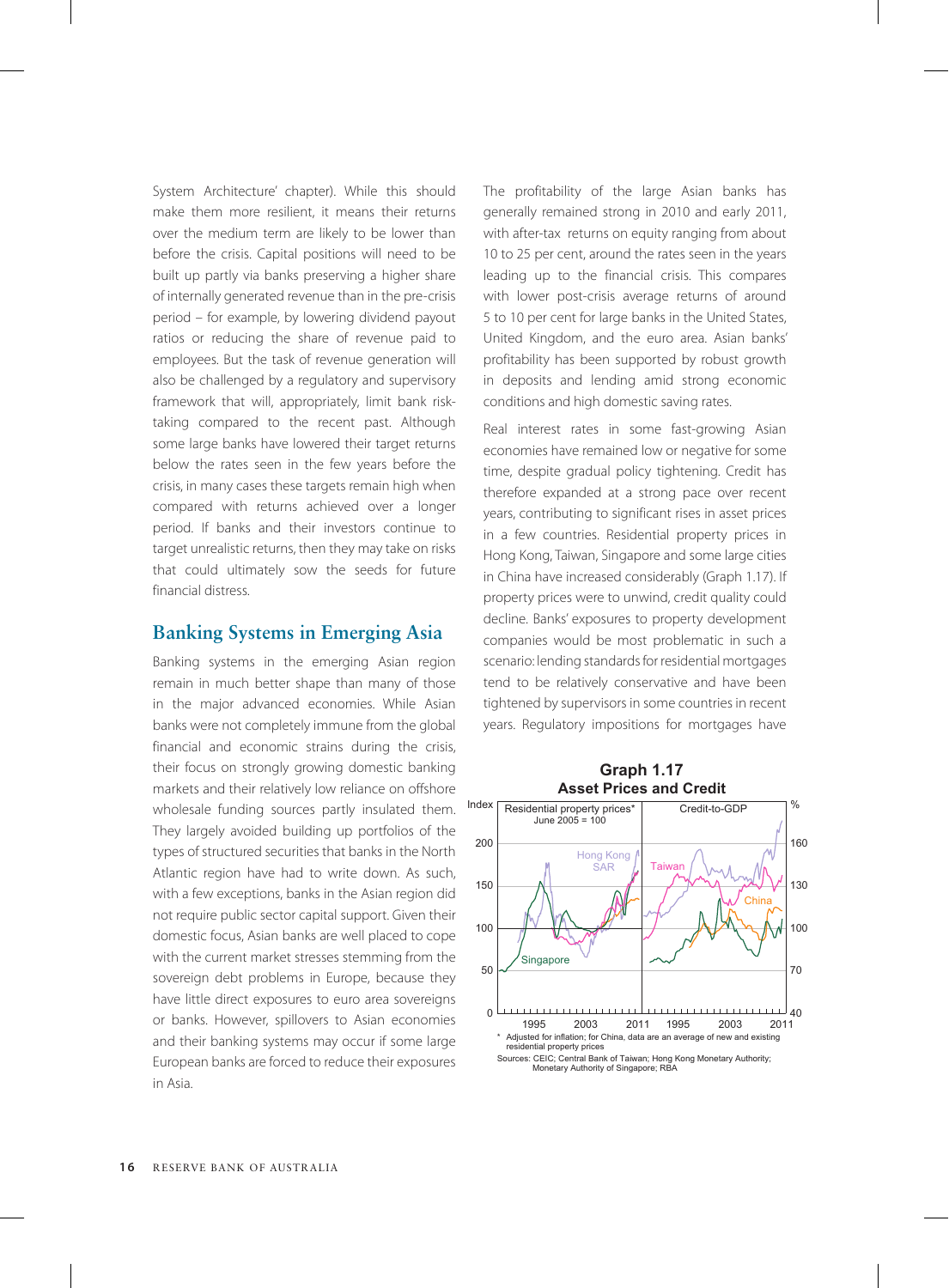included increases in minimum down-payment requirements, and introducing or increasing taxes on certain property sales.

The Chinese authorities, in particular, have sought to tighten credit conditions over the past year or so. They have raised banks' required reserves and imposed strict controls over lending, including restrictions on lending for mortgages and to local government entities. It is thought that some of the lending to local governments over recent years was directed to projects that are not commercially viable, which raises asset quality concerns. According to recent estimates by the Chinese national auditors, bank loans to local governments as at the end of 2010 were equivalent to around 20 per cent of GDP, or 10 per cent of banking system assets. Despite these policy actions, however, various forms of offbalance sheet lending (such as bank-accepted bills) have continued to grow strongly. Including offbalance sheet credit, the overall credit-to-GDP ratio in China had increased to about 130 per cent by mid 2011 – a high ratio relative to countries at the same per capita income level.

At this stage, Chinese banks' loan portfolios have not deteriorated: the non-performing loan ratio for all commercial banks fell over 2010, to 1.1 per cent, its lowest level since at least prior to the Asian financial crisis in the late 1990s (Graph 1.18). More recent data indicate that the non-performing loan ratios of the five largest banks (which represent around one-half of Chinese banking sector assets) declined further over the first half of 2011. The Chinese supervisory authority has required banks to increase their provisions and capital buffers over recent years, measures which should help banks deal with any future increase in problem loans. Chinese banks' aggregate core Tier 1 capital ratio was 10 per cent at end 2010 – a higher ratio than in many advanced economy banking systems, but low relative to other Asian banking systems that are also experiencing strong credit growth.



## **Recent Catastrophe Losses of Insurers**

The global insurance industry has been challenged by a spate of natural disasters in 2011. Insured losses from catastrophes in the first half of 2011 are estimated to be around US\$70 billion, more than double that in the first half of 2010 and around five times higher than the six-monthly average of the previous decade (Graph 1.19). The high losses are largely due to the earthquake and tsunami in Japan: insured losses from this event are estimated to be around US\$30 billion, which would make it the costliest natural disaster for insurers after Hurricane Katrina in the United States in 2005. Insured losses from the February Christchurch earthquake, and the floods and Cyclone Yasi in Queensland, are estimated to be around US\$10 billion and US\$3½ billion, respectively.

Claims from the recent natural disasters have adversely affected the profitability of large global reinsurers, which reported a small aggregate net loss in the first half of 2011, equivalent to an annualised after-tax return on equity of about –½ per cent (see 'Box B: The Global Reinsurance Industry'). These reinsurers were able to easily absorb these small losses and maintain high capital buffers. The largest global general insurers – AIG, Allianz and Zurich Financial